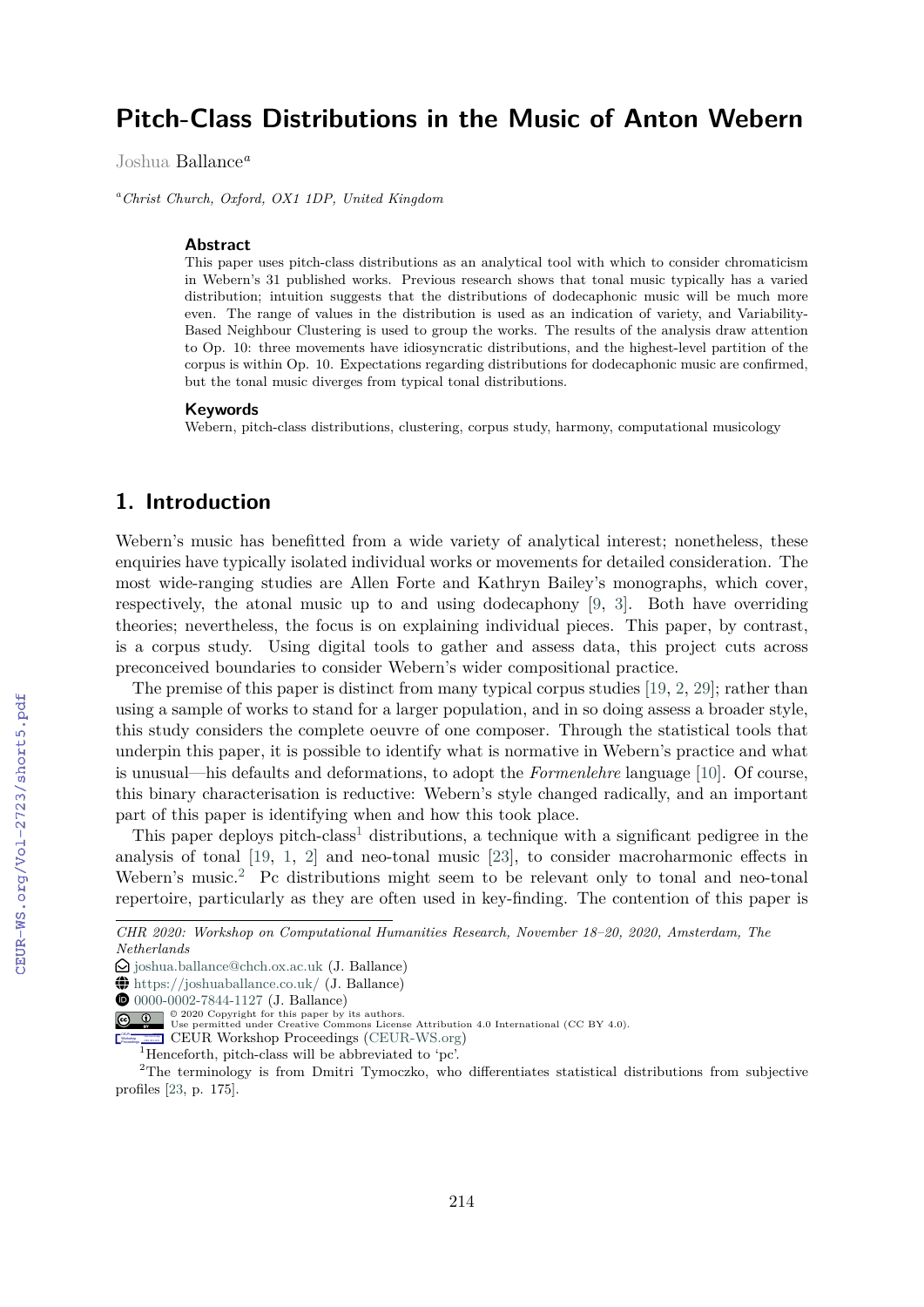that in fact they provide new information about atonal music. They are an effective way of considering chromaticism, and differentiating so-called 'free atonal'<sup>3</sup> from dodecaphonic music. To achieve this, having gathered the data, descriptive statistical analysis is used to consider Webern's practice, with particular concern for when and how the style changes, and the impact of pre-conceived boundaries such as the onset of atonality and dodecaphonicism.

There has been some statistical analysis of Webern's music previously: Herbert Eimert considered interval content in Op. 28/i [8] and Roland Jackson assessed harmonic features of extracts from Opp. 5 & 28 [12]. More recently, Tymoczko included a smattering of examples [23, pp. 154–186], and Jenine Brown has considered intervallic patterns in Op. 24/iii, with supporting analyses of four other movements [6]. Nonetheless, these have suffered from a limited sample and little extended enquiry. Precedents for this paper that are more methodologically alike come from stylometry, 'the statistical analysis of literary style' [11, p. 111].

### **2. Methodology**

#### **2.1. The Corpus**

In this paper, the corpus is restricted to the 31 works with opus numbers. To what extent we can understand this as a single coherent corpus is open to challenge, Webern's compositions change radically from the *Passacaglia* to the Cantatas, but they are clearly unified by his creative mind. Movements of multi-movement works are considered individually: each movement is sufficiently harmonically self-dependent that it is more meaningfully analysed on its own terms, much as Bailey understands dodecaphonic movements as having their own prime row-forms [3, p. 12]. In justifying this, she draws on a tonal analogy, which is also instructive with regard to pc distributions. To conflate the pc distributions of two movements in different keys might provide some interesting large-scale perspective, but obscures so much detail as to be actively counterproductive, as the patterns will 'cancel each other out'; the same is true in an atonal context.

This corpus omits the *Werke ohne Opus*, some of which are now accepted into the canon [26]. The 31 works with opus numbers present a meaningful corpus and such restriction avoids more controversial adjudication that would accompany the inclusion of other works. This corpus also only includes the revised, published versions of the early works. Felix Meyer and Anne C. Shreffler have convincingly shown that Webern's revisions between 1915 and the mid-1920s sought to 'update' his works to his new, classicist aesthetic [15, 16, 14]. Broadening the corpus with these presently-excluded works could certainly benefit further research: it would particularly expand the tonal subset of the corpus, presently comprising only Opp. 1 & 2, whilst the unrevised versions could lend an insightful perspective and follow Meyer & Shreffler's exhortation to '[broaden] the object of analysis' [16, p. 376]. For now, we must be aware that the corpus is privileged towards Webern's later aesthetic, even though his revisions had limited impact on the pitch and durational matters discussed in this paper.

The movements of the corpus have been encoded in conventional Western music notation using Sibelius software and exported as XML files, before data collection using music21  $[7].<sup>4</sup>$  In each case the published score has been replicated as closely as possible. Overall, this required little editorial intervention, particularly concerning pitch and duration notation. The greatest

<sup>3</sup>*Pace* Forte [9, p. x] I will use this term to refer to the music from Op. 3 to Op. 16, those works that are accepted as atonal, but are not dodecaphonic.

<sup>&</sup>lt;sup>4</sup>All code and data is available at https://github.com/joshua-ballance/Pitch-Class-Distribution. Where copyright allows, scores can be found at musescore.com & imslp.org.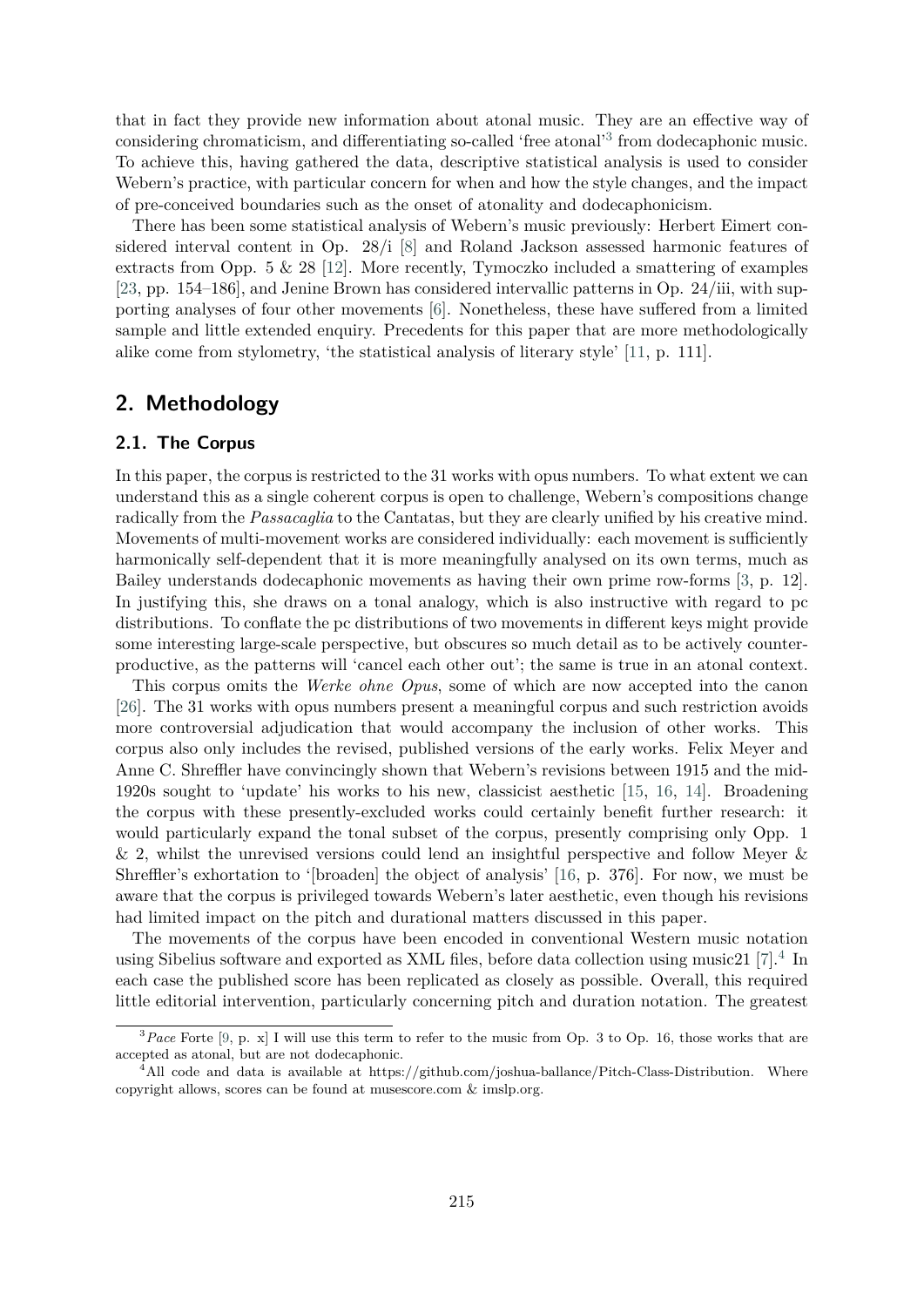ambiguities surrounded the exact placement of dynamic and tempo markings, and whilst the first has little bearing on this project, in practice the second could usually be inferred from proximate musical gestures. At the heart of this project lies the methodological assumption that scores can be viably used as proxies for sounds and so, in order to minimise this difference, various notational alterations had to be made. Obvious examples of this include spelling out artificial harmonics or accounting for piano sustaining pedal, but ornaments are more contentious. The approach adopted here has been to view trills as fundamentally 'ornamental', so the G $\sharp$  trill in Op. 10/i is seen as a single pitch, rather than a prolonged G $\sharp$ –A dyad.

An important part of empirical musicology is interrogating pre-conceived notions, however implicitly expressed. I will therefore present some reasonable hypotheses suggested by the literature, which will frame the data analysis. As with all quasi-scientific approaches, it is important to acknowledge all outcomes, whether they confirm consensus or provide new information. It is easy to discount results that support pre-conceived ideas; in fact, particularly given the dearth of statistical musicology, presenting reproductions of earlier results or extending more limited ideas to a larger corpus is highly significant for the field of knowledge.

#### **2.2. The Pitch-Class Distribution**

Turning to the analytical method, a pc distribution is, as might be expected, the distribution of pc's in a given piece (tonal distributions are often expressed in terms of scale degrees). These proportions may be calculated in terms of pc instances, or, as in this project, durations. These durations are measured in seconds (or fractions thereof) according to the metronome marks given in the score; gradual changes in tempo (rits. and accels.) are modelled according to Sibelius playback. In summary, therefore, this algorithm counts all of the individual notes in a given movement, records their pc value and duration, and summarises the cumulative proportion of each pc as a proportion of the duration of all the notes. The duration of all the notes is not the duration of the piece: rests are not counted, and each of the notes in a simultaneity is counted individually, therefore providing a greater duration than in the original. For the purposes of the distribution, all pc's are deemed to be of equal significance, irrespective of their textural or orchestrational presentation. As an analytical method, this is therefore conceptually simple and easy to deploy, and by considering proportions it normalises for the length of works [5, pp. 263–264].

Regarding preconceptions about pc distributions, the literature is clear that tonal works are characterised by variety. Figure 1 is a distribution using data from Joshua Albrecht & Daniel Shanahan's corpus study of 625 major mode and 357 minor mode works [1]. Although the corpus is weighted towards earlier music, it does include more chromatic music by Brahms, Chopin, and Kabalevsky. The distribution clearly outlines the diatonic scale, particularly emphasising the tonic and dominant. A historical analysis by Albrecht & David Huron has shown that, despite detailed changes in distributions, these overarching features persist across the period 1400–1750 [2]. Whether they will define music as chromatic as Webern's Opp. 1 and 2 is less clear, but a fairly strong correlation might reasonably be expected. Conversely, a dodecaphonic work would be expected to have a significantly less varied distribution. Whilst a composer could write a classically dodecaphonic piece that replicated the distribution of Figure 1, as Tymoczko points out, dodecaphonicism was in fact 'explicitly designed to promote flat pitch-class profiles' [23, p. 183]. As for the freely atonal music, expectations are much less clear: it is possible that the advent of atonality encouraged a swift move to pc equality, but it is equally feasible that there was a gradual change over time; clustering the corpus will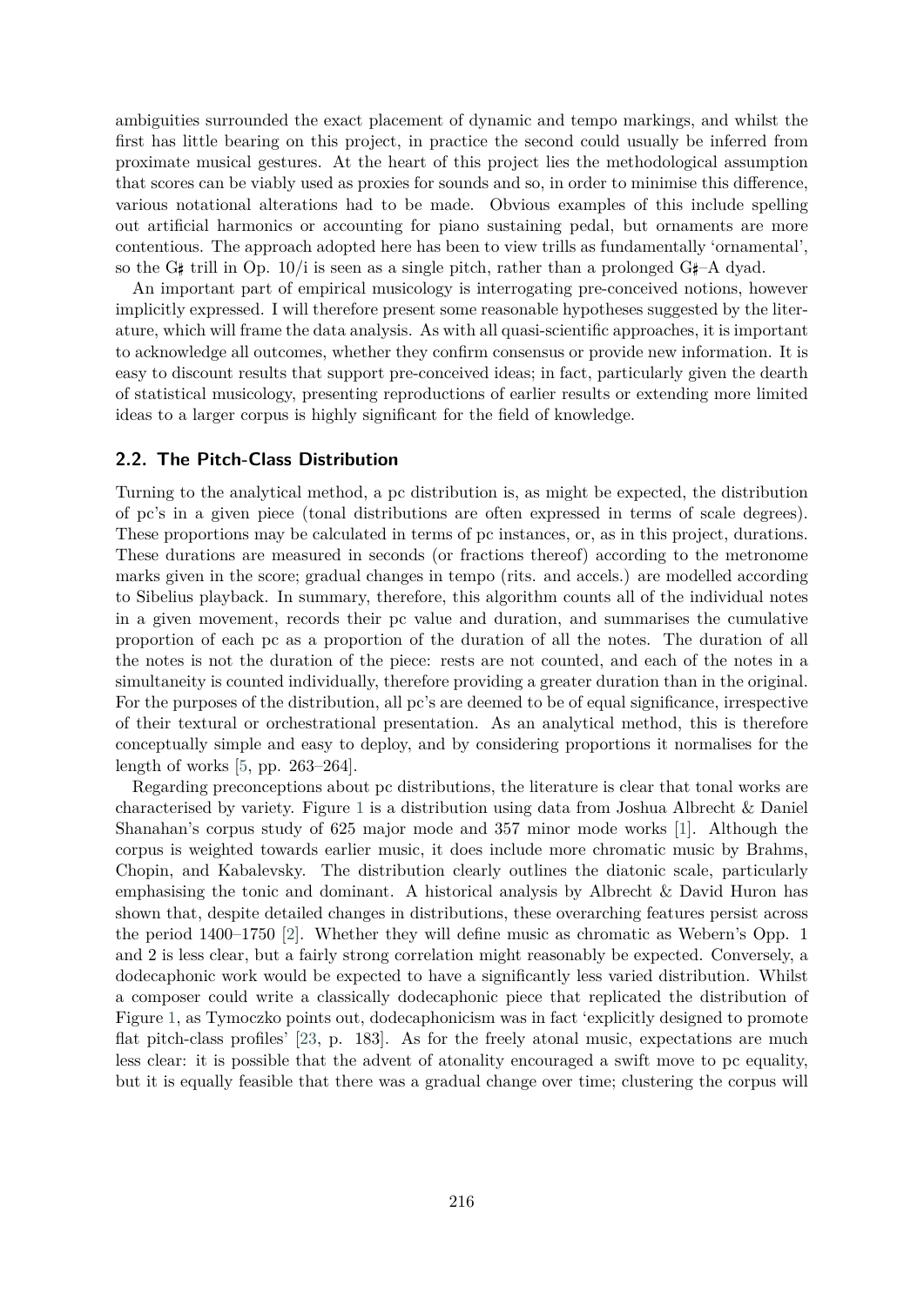

**Figure 1:** The Relative Frequency of Scale Degrees [data from 1, p. 67].

help with this enquiry. Much of this analysis assumes a relationship between duration and significance. This is not wholly determinative; nonetheless, patterns in the overall distribution certainly play an important part in shaping the musical surface.

There is some debate in the literature about what to sample to consider pc distributions. In most cases, scholars have sought to find typical distributions of keys. Modulatory passages can cause issues with the count, and so scholars often sample only beginnings or endings of works, arguing that these will present more apt distributions [19, 2]. Jason Yust's work has interrogated this further, suggesting that, in tonal music, entire pieces tend to have a flatter distribution than a combination of beginnings and endings, but that whilst endings behave independently, beginnings and whole pieces are similar. In the present paper, the focus is not on creating archetypal distributions, but instead on comparing the specific distributions of these works and so these are measured across movements. Yust's finding that whole piece distributions approximate those of beginnings is interesting in this regard: his speculation is that 'the typical choices of contrasting key areas tend to reinforce the distributional properties of the home key in some respects and cancel one another out in others' [29, p. 13]. Whether the same is true of atonal music is beyond the scope of this paper, but this legitimates comparisons between these distributions and archetypal tonal ones.

As a final methodological point, I offer a note of caution about the implications of the results. It is easy to view quantitative results as unquestionable truths; as Caroline Bassett puts it, Big Data makes claims to provide 'solutions beyond dispute' [4, p. 550]. Within defined parameters this may be so, but it is crucial to maintain perspective on what this does not tell us. An important such qualification here is the reliance on texts as source material. Post-structuralist thought has successfully destabilised analysts' default tendencies to use a score as a proxy for, representation of, or even incarnation of the hallowed 'music itself'. It is certainly the case that the approach here could analyse recordings or performances; nonetheless, Webern is specific enough with regard to the parameters under consideration (primarily pitch and duration) that scores are acceptable. Even so, significant hesitancy must be applied to temporal modelling. Webern's specificity is helpful, but any performance will diverge from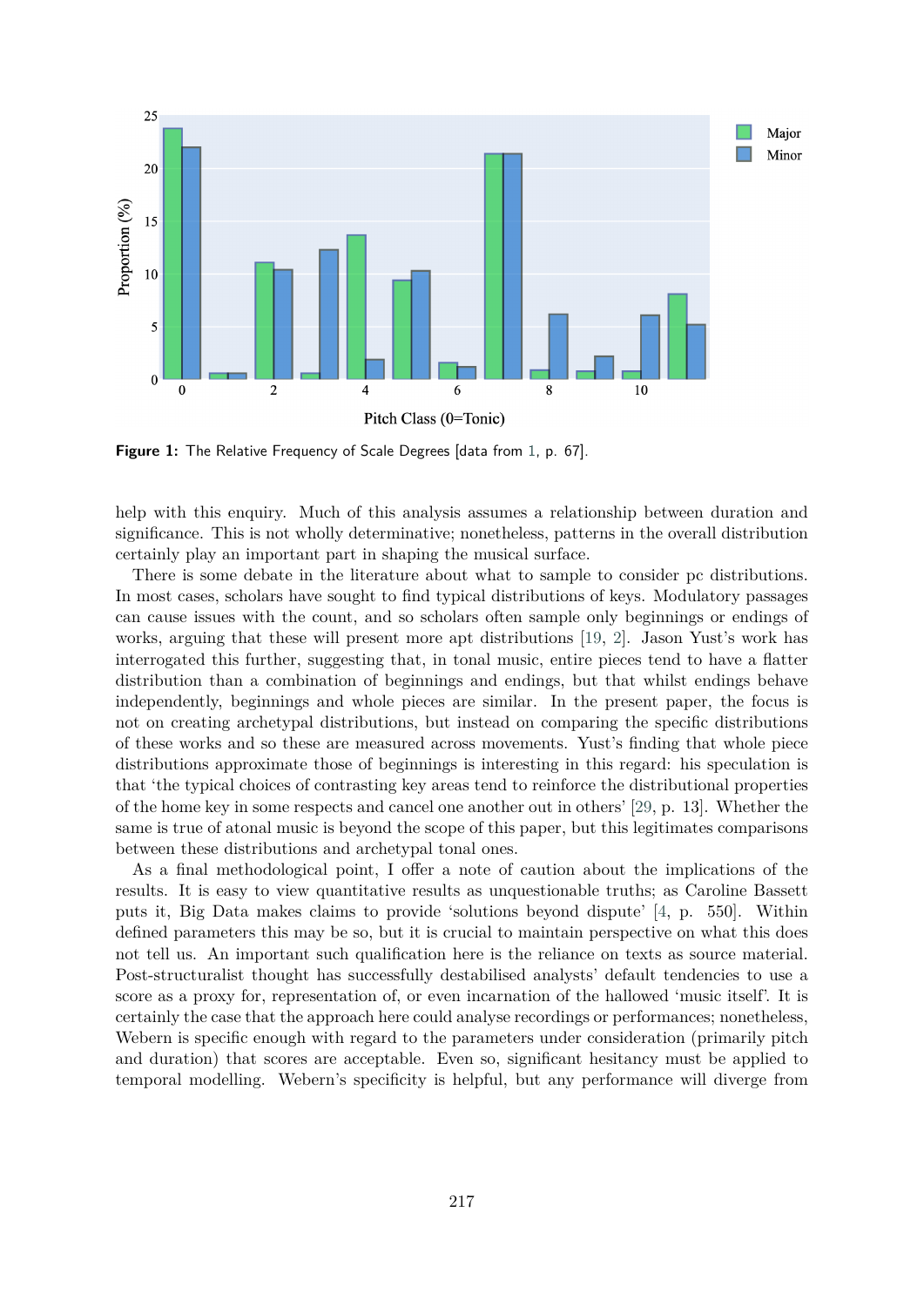

**Figure 2:** Scatter Plot of Ranges.

the score's temporal indications; indeed, testimony regarding his own performances describes exactly this phenomenon [28, p. 75]. As such, claims about proportions are only indicative, not prescriptive; the values should be seen as suggestive rather than absolute.

## **3. Results**

The following summary outlines the key results. In Figures  $2 \& 4$  the corpus is ordered chronologically, by date of composition as recorded in the Moldenhauers' biography [17, pp.  $700-705$ <sup>5</sup>. This is largely equivalent to the ordering of opus numbers, though not universally so. The only major uncertainty concerning ordering is for Opp.  $3 \& 4$  for which the dates of composition are unclear. These have therefore been sorted by their eventual position in the published works.

#### **3.1. Spread**

The data gathered for pc distributions can be shown by a bar chart for each piece. In considering the corpus as a whole, however, the most important metric is the distribution spread. This is calculated as the range of values: the difference between the proportions of the most and least common pitch classes. The greater the range, the more variation there is. As mentioned, tonal music is expected to have a high range, corresponding to pc proportion discrepancies; dodecaphonic music, by contrast, would likely have a small range. Figure 2 is a scatter plot of the ranges. $6$  Clusters will be discussed below, and derive from Figure 4. The general pattern is clear: despite some noise, distribution spreads decline across the corpus; indeed, the correlation between corpus position and range is a moderately strong inverse-correlation of -0.65.<sup>7</sup> In summary, therefore, the results are largely as expected.

 ${}^{5}$ For this list see https://github.com/joshua-ballance/Pitch-Class-Distribution.

 ${}^{6}$  For an interactive plot in which each movement is labelled see https://bit.ly/FigureTwoInteractive.

<sup>7</sup>Correlations are Spearman correlations given to two decimal places.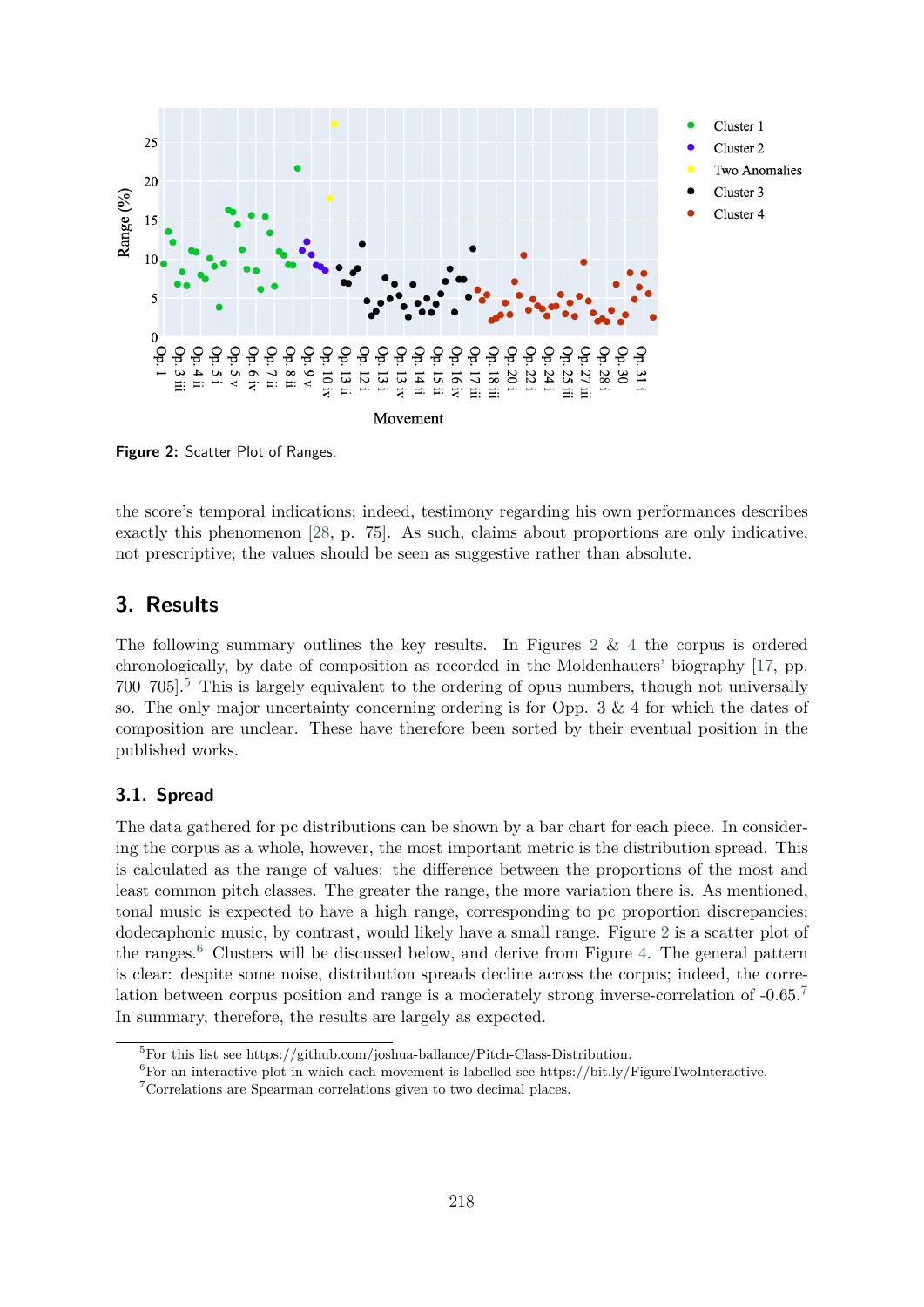

**Figure 3:** Op. 10/i, iii, & iv Pitch-Class Distributions.

A further point of interest is which movements are unusually varied. These movements are those with an anomalous range, calculated according to Tukey's Rule.<sup>8</sup> Interestingly, all of these come from Op. 10: movements i, iii, and iv, with spreads of 21.7%, 27.4%, and 17.8%, respectively. Figure 3 shows their distributions; for the first two movements, the distribution is characterised by one anomalously high value above an otherwise typical distribution; for Op.  $10/iv$ , A is anomalously high, and A $\sharp$  is also noticeably elevated.

#### **3.2. Clustering**

Variability-Based Neighbour Clustering can be used to cluster the corpus empirically. It is a hierarchical agglomerative approach that preserves corpus position [first described in 22] [see 24, for an example of its application].<sup>9</sup> Figure 4 displays this clustering using complete pc distributions for each movement, rather than relying on spreads.<sup>10</sup>

The implications of this clustering will be discussed below; at this stage, it is worth drawing out the structure of the various clusters. Unlike other clustering methods, the number of clusters does not have to be pre-determined; rather, this is left to the analyst to discern based on the results of the algorithm, as presented in Figure 4. In this case, the picture is somewhat messy, with several movements clearly dissimilar to their neighbours (e.g. Op.  $10/iii \& iv$ , Op. 16/i). Nonetheless, there are several principal clusters that can be discerned. On the highest level, the corpus is partitioned between Opp. 10/iii and 9/ii. Given the anomalous values of Op.  $10/iii \& iv$ , this is not hugely surprising. However, even if the three anomalous movements identified above are removed, the highest-level partition is between Op.  $9/i \&$  ii, and therefore in the same area. Subdividing these two principal regions further reveals other groupings: in the latter half, Op. 9/ii–Op. 16/i and Op. 17/iii–Op. 31/iii; the first half is less uniform,

<sup>&</sup>lt;sup>8</sup>An anomaly is thus defined as a value lying outside  $1.5 \times IQR$  below the first or above the third quartile. <sup>9</sup>This code is by Folgert Karsdorp (https://github.com/fbkarsdorp/diachronic-text-analysis).

 $10$ For legibility, a fully-labelled dendrogram is not presented here, but can be found at https://github.com/joshua-ballance/Pitch-Class-Distribution.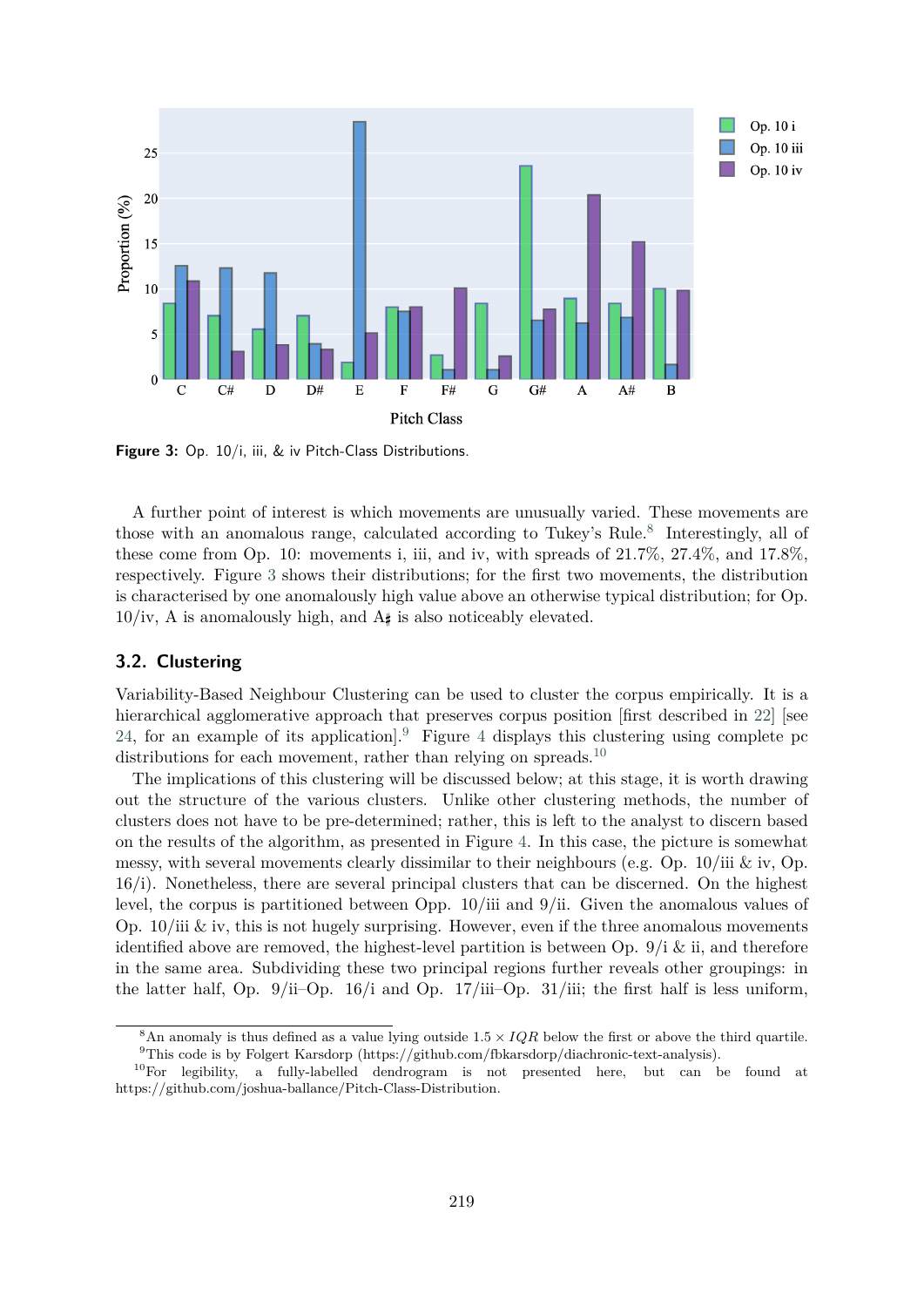

**Figure 4:** Variability-Based Neighbour Clustering Dendrogram.

but suggests two main clusters, Op. 1–Op. 10/i and Op. 9/iii–Op. 9/i, alongside two of the anomalous movements anomalous movements (Op. 10/iv & iii).

### **4. Discussion & Conclusions**

The following discussion will consider the musical and historical implications of these results, seeking to identify trends and consider their more overt musical relevance. This research is fundamentally post-hoc analysis, but it is buttressed by Webern's well-noted sensitivity to the structural functions of the total chromatic [27, 18]. The overall picture, that the later music was much less varied in its pc distributions, confirms the preconceptions laid about above.

Turning first to clustering, Figure 4 suggests that rather than the principal partition in the corpus lying between tonal and atonal music, or indeed the freely atonal and dodecaphonic music, the highest-level clustering partition suggested by this approach instead lies around Opp. 10  $\&$  11, an observation supported by Figure 2. Shreffler has described the instrumental miniatures Opp. 9–11 as a 'crisis', inspiring a period of significant experimentation in Op. 12 and the ensuing *Lieder* in which Webern sought to establish a new style [21, p. 11]. This research certainly confirms her view that the miniatures were an extreme and required a significant break in the ensuing music, an assertion supported by the categorisation of Op. 10/i, iii, & iv as anomalous. In sum, then, this proposes that we can group Webern's earlier and later practice apart from methods of construction: the first group encompassing tonal and some freely atonal music, leading up to the 'crisis'; the second covering the new freely atonal style and dodecaphonicism. It is quite remarkable that the greatest change in the chromaticism of Webern's music came not with the onset of systematic dodecaphony, but rather through his own aesthetic intuition.

As mentioned previously, the distributions of the three anomalous movements (Op. 10/i, iii, & iv) were characterised by a single particularly prominent note or pair of notes. In each case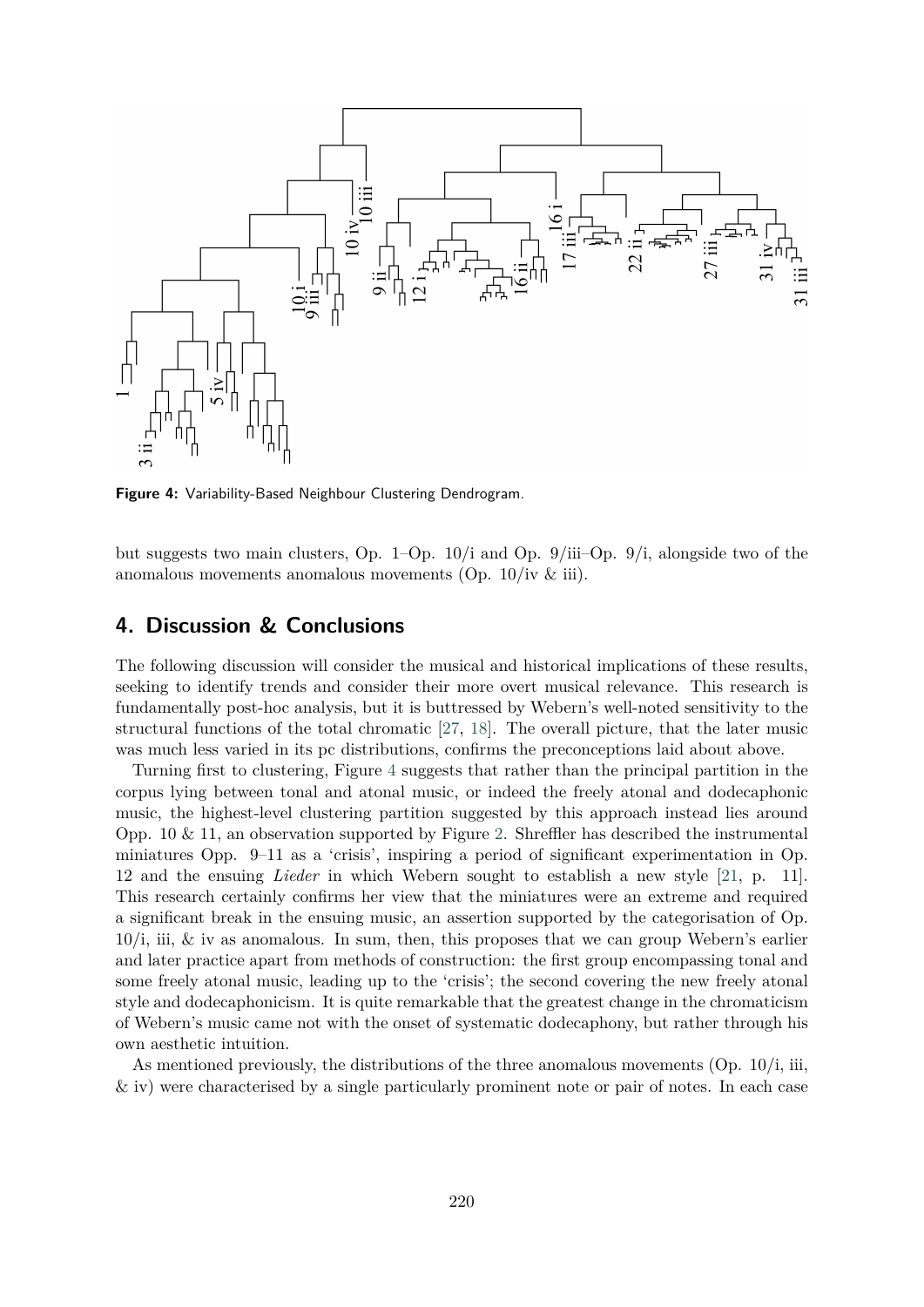this is musically apparent as a pedal: the Celesta G $\sharp$  trill in the first movement, the E shared variously between guitar, bells, celesta and harp in the third movement, and the A and  $B\flat$  in the viola and clarinet in the fourth movement. The effect of this is to provide a central timbral and harmonic focal point, a note with a high degree of salience, to use Lerdahl's term [13], that anchors the otherwise aphoristic gestures that make up these movements. There are no similar pedals in either of the other movements of Op. 10, hence their smaller ranges. Forte writes that 'long sustained single notes like this are not uncommon in Webern's atonal works' [9, p. 384]; this may be true, but the effect in these three works is clearly unique. Meyer & Shreffler describe how Op. 10 consists of movements from two previously separate orchestral pieces; these subcollections, however, are i & iv, and ii, iii, & v. They warn 'against finding specific motivic connections between movements' [16, p. 357], yet it is notable that this phenomenon of a focal pedal-point cuts across the compositional boundaries in this collection.

As for the start of the corpus, it is notable that the initial cluster splits Opp. 1–3/i and Opp. 3/ii–5/iii. This grouping suggests little difference between Webern's tonal music and his early atonal music, a view reinforced by Figure 2. Indeed, the distributions of these two tonal works (Figure 5) are quite dissimilar from tonal distributions. Op. 1 has a correlation of 0.60 with Albrecht & Shanahan's minor distribution [1]. At first glance this might seem quite high, and is bolstered by some tonic/dominant emphasis and diatonic patterning in the distribution. Nonetheless, in Albrecht & Huron's study, the smallest correlation between the archetypal distribution and any of the analysed 50-year segments was 0.90, which described the difference between 1700–1750 and 1400–1450. As for Op. 2, its correlation with the major distribution is 0.39, and though there is some dominant emphasis, it is otherwise distinct from the archetypal distribution.<sup>11</sup> For context, the greatest correlation between Op.  $3/i$  and either of the archetypal profiles is  $0.45<sup>12</sup>$  Given the chromaticism of both tonal pieces this is understandable, and yet extreme. A tonal-atonal partition is the typical chronology in assessing his music, and this research shows it to be clearly insufficient with regard to chromaticism. That said, a sample size of two tonal works is hardly representative and would be helped by significant augmentation with some of the *Werke ohne Opus*.

Moving forward, the comparative uniformity of the latter period from Op. 9 onwards is notable, particularly from Op. 17/iii. For context, the range of ranges in Figure 2's Clusters  $1-2$  is 17.9 (12.5 without the anomalous Op. 10/i) and in Clusters  $3-4$  is 10.0; the median range values, however, are 9.8 (9.5 without Op. 10/i) and 4.7, respectively. As such, whilst there is a similar amount of variety in the distribution of ranges, the later ranges tend to be much smaller, indicating significantly less variation in the pc distributions. The distributions of the dodecaphonic works themselves therefore confirm expectations: though there is inevitably some variation, this is minimal, and particularly in light of Figure 2 Webern's claim that 'All twelve notes have equal rights' [25, p. 52] certainly seems apt. This rather complicates Bailey's contention that through intersection and *Ausfälle* Webern limited certain pc's. Without context from other composers' dodecaphonic works it is impossible to discern whether her supposition that 'it was not the equality of the twelve notes that was of primary concern to Webern' [3, p. 146] is accurate. Indeed, she suggests that this feature emerged as part of Webern's style; in fact, the correlation between range and corpus position within the dodecaphonic works is 0.00, indicating that there was no noticeable change. The final comment on

<sup>&</sup>lt;sup>11</sup>For these correlations, the distribution of Op. 1 was ordered according to a D tonic and Op. 2 a G tonic. <sup>12</sup>This is between the major profile and Op. 3/i with a 'tonic' (pc 0) of  $G\sharp$ . Interestingly, the highest correlation with the minor profile is 0.44, almost identical, and also assumes a 'tonic' of  $G\sharp$ .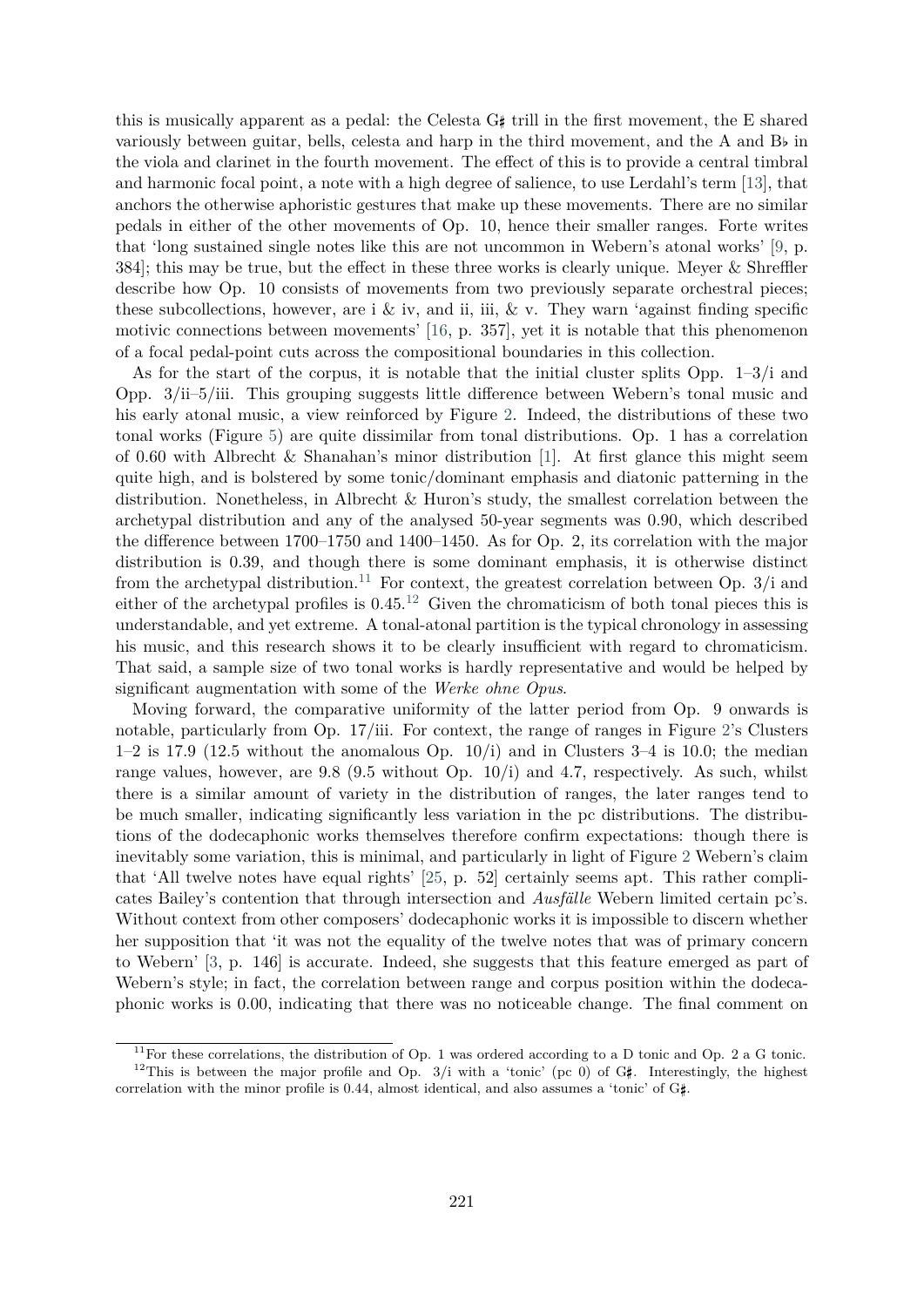

**Figure 5:** Opp. 1 & 2 Pitch-Class Distributions.

this music is to note that this shift does not come precisely with the onset of the dodecaphonic technique: there is no new cluster with Op. 17/i. This seems to confirm Shreffler's picture of Webern experimenting with, and gradually adopting dodecaphonicism through Op. 15/iv and the canons of Op. 16 [20]. The outcome from the perspective of this research is quite clear: Webern achieved the distributional effect that dodecaphonicism produced independently of it.

### **5. Acknowledgments**

My doctoral research is funded by the UK Arts & Humanities Research Council.

I am very grateful to my supervisor, Professor Jonathan Cross, for his help on this research, and to Professor Eric Clarke & Dr Sebastian Wedler, who provided invaluable comments on an early version of this paper.

My thanks to Dr Folgert Karsdorp for providing the code used for clustering in this paper. Finally, thanks to Dr Mark Gotham, who introduced me to computational musicology.

### **References**

- [1] J. Albrecht and D. Shanahan. "The use of large corpora to train a new type of key-finding algorithm: An improved treatment of the minor mode". In: *Music Perception* 31.1 (Sept. 2013), pp. 59–67. issn: 07307829.
- [2] J. D. Albrecht and D. Huron. "A statistical approach to tracing the historical development of major and minor pitch distributions, 1400-1750". In: *Music Perception* 31.3 (2014), pp. 223–243. issn: 07307829.
- [3] K. Bailey. *The twelve-note music of Anton Webern: old forms in a new language*. Cambridge: Cambridge University Press, 1991. isbn: 9780511552458.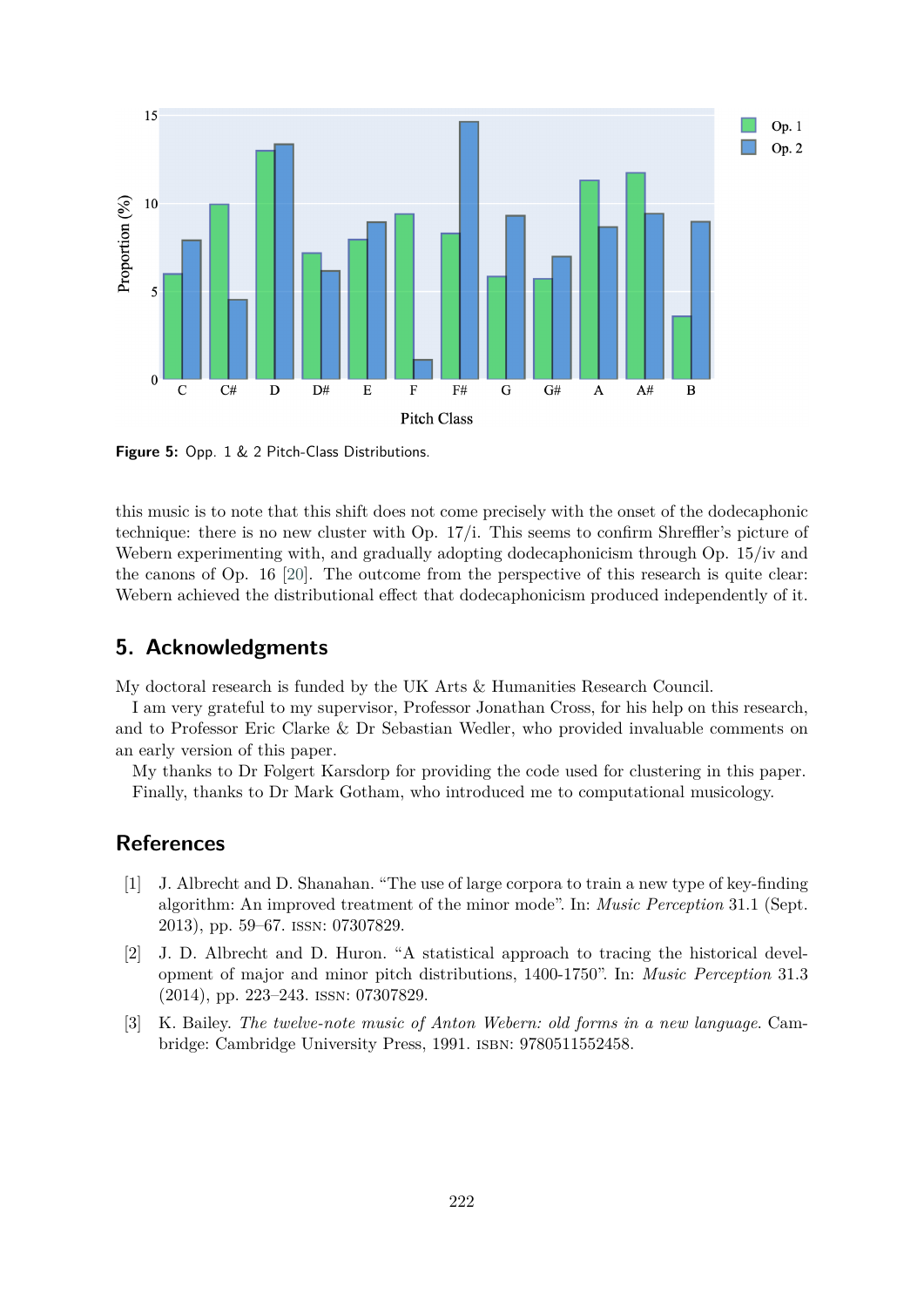- [4] C. Bassett. "Plenty as a response to austerity? Big Data expertise, cultures and communities". In: *European Journal of Cultural Studies* 18.4-5 (2015), pp. 548–563. issn: 14603551.
- [5] D. Biber, S. Conrad, and R. Reppen. *Corpus Linguistics: Investigating Language Structure and Use*. Cambridge: Cambridge University Press, 1998.
- [6] J. Brown. "The Perception of Frozen Intervals in Anton Webern's Concerto for Nine Instruments, Op. 24, Third Movement". In: *Music Theory Spectrum* 42.1 (2020), pp. 38– 53. issn: 15338339.
- [7] M. S. Cuthbert and C. Ariza. "Music21 A Toolkit for Computer-Aided Musicology and Symbolic Music Data". In: *Proceedings of the 11th International Society for Music Information Retrieval Conference*. Ed. by J. S. Downie and R. C. Veltkamp. Utrecht: ISMIR, 2010, pp. 637–642. isbn: 9789039353813.
- [8] H. Eimert. "Interval Proportions". Trans. by L. Black. In: *die Reihe* 2: Anton Webern (1959), pp. 93–99.
- [9] A. Forte. *The Atonal Music of Anton Webern*. New Haven & London: Yale University Press, 1998.
- [10] J. Hepokoski and W. Darcy. *Elements of Sonata Theory: Norms, Types, and Deformations in the Late Eighteenth-Century Sonata*. Oxford: Oxford University Press, 2005.
- [11] D. I. Holmes. "The Evolution of Stylometry in Humanities Scholarship". In: *Literary and Linguistic Computing* 13.3 (1998), pp. 111–117. issn: 14774615.
- [12] R. Jackson. "Harmony before and after 1910: A Computer Comparison". In: *The Computer and Music*. Ed. by H. B. Lincoln. Ithaca, NY: Cornell University Press, 1970, pp. 132–146.
- [13] F. Lerdahl. "Spatial and Psychoacoustic Factors in Atonal Prolongation". In: *Current Musicology* 63 (1997), pp. 7–26.
- [14] F. Meyer and A. C. Shreffler. "Performance and revision: the early history of Webern's Four Pieces for violin and piano, Op. 7". In: *Webern Studies*. Cambridge: Cambridge University Press, 1996. Chap. 5, pp. 135–169.
- [15] F. Meyer and A. C. Shreffler. "Rewriting History: Webern's Revisions of his Early Works". In: *Revista de Musicología* 16.6 (1993), pp. 3754–3765.
- [16] F. Meyer and A. C. Shreffler. "Webern's Revisions: Some Analytical Implications". In: *Music Analysis* 12.3 (Oct. 1993), pp. 355–379.
- [17] H. Moldenhauer and R. Moldenhauer. *Anton von Webern: A Chronicle of his Life and Work*. London: Victor Gollancz, 1978.
- [18] P. Paccione. "Chromatic Completion: Its Significance in Tonal and Atonal Contexts". In: *College Music Symposium* 28 (1988), pp. 85–93.
- [19] D. Perttu. "A Quantitative Study of Chromaticism: Changes Observed in Historical Eras and Individual Composers". In: *Empirical Musicology Review* 2.2 (2007), pp. 47–54. issn: 1559-5749.
- [20] A. C. Shreffler. ""Mein Weg geht jetzt voruber": The Vocal Origins of Webern's Twelve-Tone Composition". In: *Journal of the American Musicological Society* 47.2 (1994), pp. 275–339.